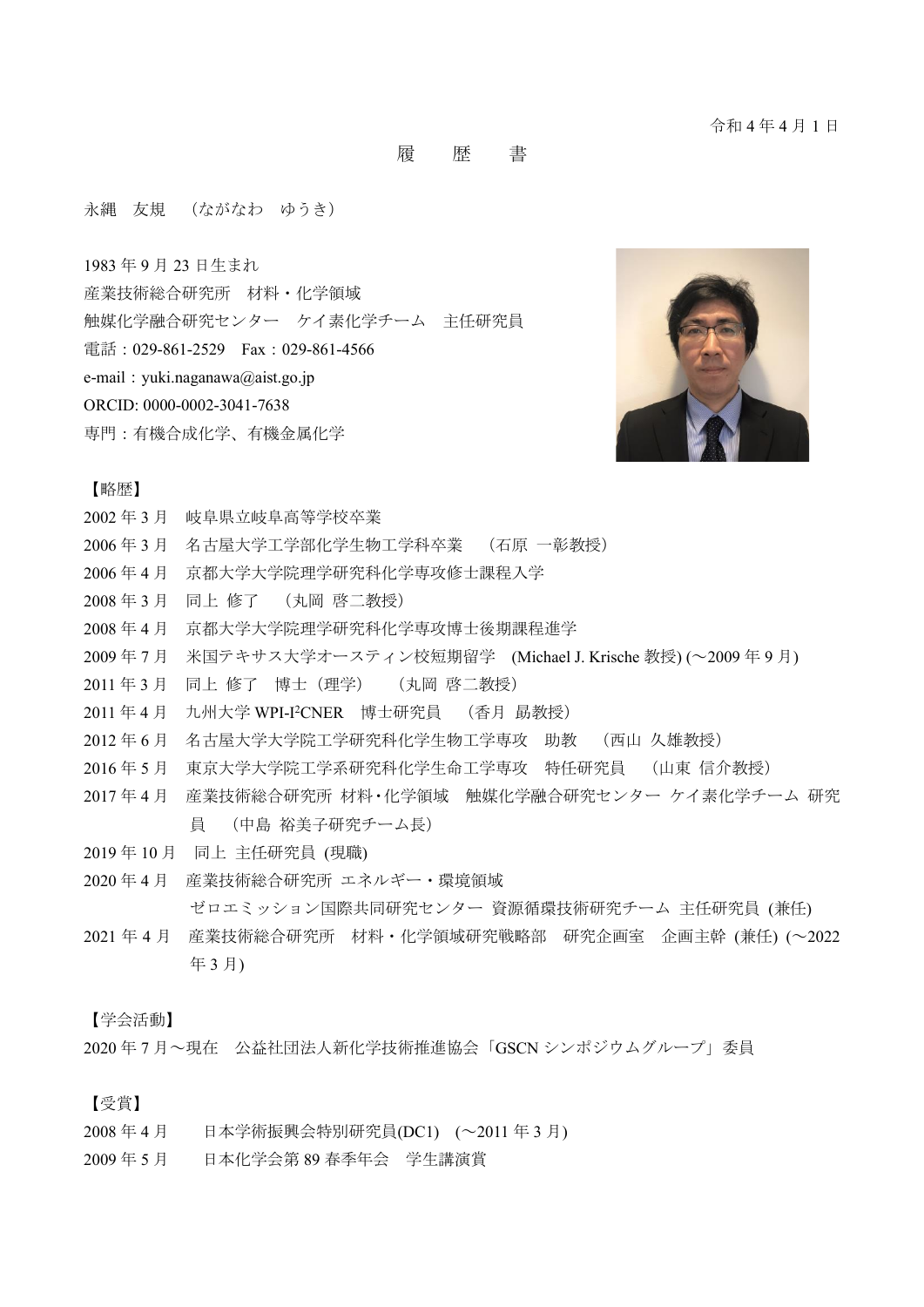- 2010 年 10 月 第 1 回 大津会議アワードフェロー
- 2012 年 2 月 第 28 回 井上研究奨励賞
- 2012 年 5 月 Reaxys Ph.D Prize 2012 Finalist
- 2015 年 11 月 Asian Core Program/Advanced Research Network Lectureship Award
- 2016 年 4 月 2016 年 有機合成化学協会 東海支部奨励賞
- 2019 年 2 月 2018 年 有機合成化学協会 日産化学研究企画賞
- 2019 年 7 月 7 7<sup>th</sup> Asian Silicon Symposium Best Poster Award
- 2021 年 3 月 日本化学会第 101 春季年会 元素川柳コンテスト 優秀賞
- 2021 年 10 月 第 26 回 ケイ素化学協会奨励賞

【獲得競争的資金】

- (1) 酸触媒によるジアゾ化合物を用いた新規合成手法の開拓
- 科学研究費補助金 特別研究員奨励費 研究課題番号:08J00914
- 2008 年 4 月~2011 年 3 月 総額 1800 千円
- (2) 新しいキラルケイ素含有π電子系の触媒的構築と機能創成
- 科学研究費補助金 若手研究(B) 研究課題番号:25810060
- 2013 年 4 月~2015 年 3 月 総額 4290 千円
- (3) 力量ある新規フェナントロリン不斉配位子を利用する金属触媒反応の多角的研究
- 科学研究費補助金 若手研究(B) 研究課題番号:15K21063
- 2015 年 4 月~2018 年 3 月 総額 4290 千円
- (4) クロロシランの酸化的付加を活用する炭素―ケイ素クロスカップリング反応の実践
- 科学研究費補助金 基盤研究(C) 研究課題番号:18K05115
- 2018 年 4 月~2021 年 3 月 総額 4420 千円
- (5) クロロシランの遷移金属への酸化的付加を鍵とする触媒的分子変換反応の開発
- 2018 年 有機合成化学協会 日産化学研究企画賞
- 2019 年 4 月~2021 年 3 月 総額 500 千円
- (6) リン資源循環に資するケイ素化合物を用いたリン酸類の直接的エステル化技術の開発
- 2020 年度 住友財団基礎科学研究助成
- 2020 年 11 月~2021 年 11 月 総額 1600 千円

#### 【所属学会】

日本化学会、有機合成化学協会、ケイ素化学協会

### 【取得資格】

- 2013 年 7 月 甲種危険物取扱者 取得
- 2017 年 7 月 有機溶剤作業主任者 取得
- 2017 年 7 月 特定化学物質及び四アルキル鉛等作業主任者 取得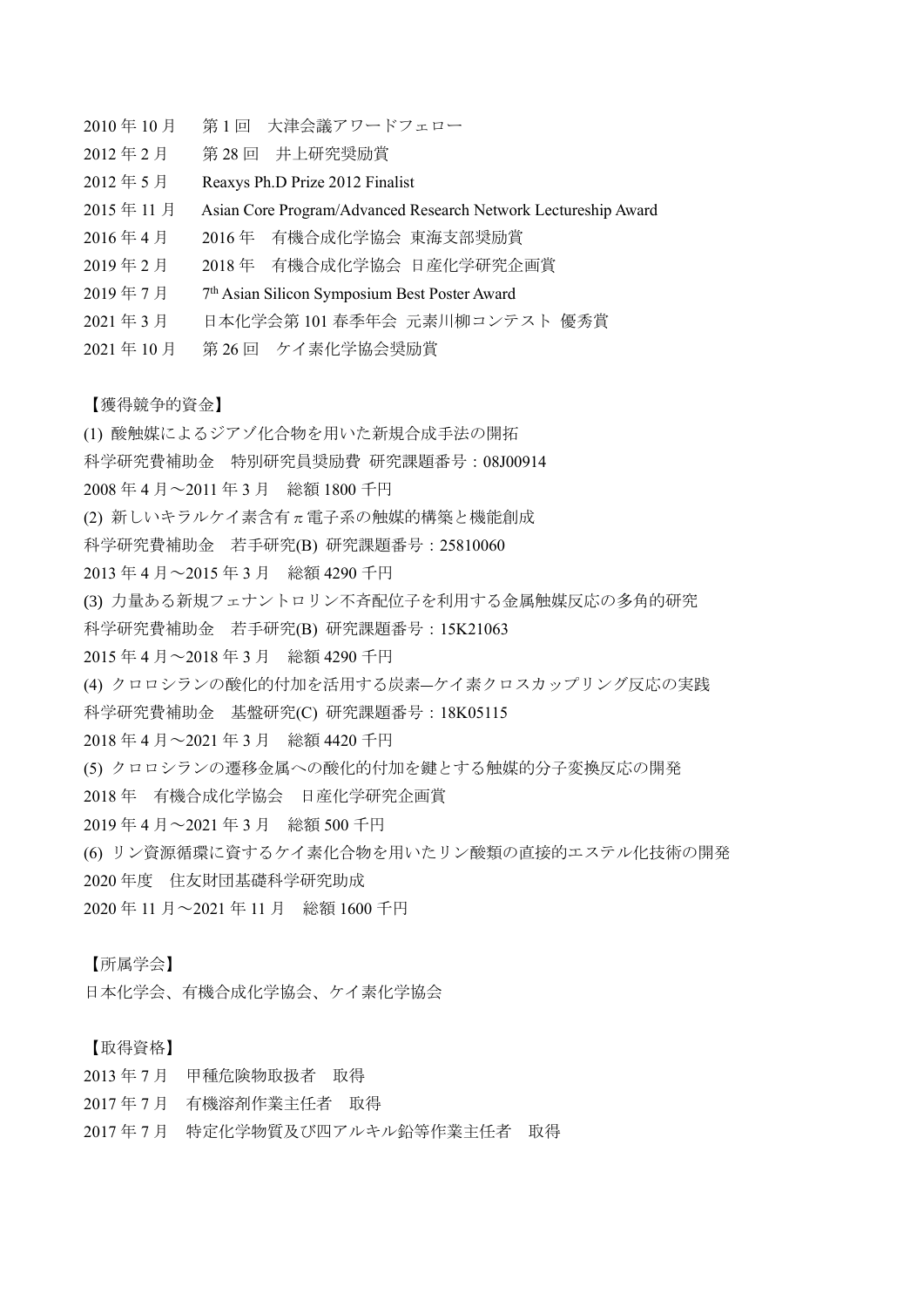#### **List of Publications**

【Original Papers】

(29) Radical Hydrodehalogenation of Aryl Halides with  $H<sub>2</sub>$  Catalyzed by a Phenathroline-Based PNNP Cobalt(I) Complex

Jheng, Nai-Yuan; Ishizaka, Yusuke; **Naganawa, Yuki**; Minami, Yasunori; Sekiguchi, Akira; Iizuka, Kosuke; Nakajima, Yumiko\*

*ACS Catal*. **2022**, *12*, 2320-2329.

(28) Theoretical Study on Si‒Cl Bond Activation in Pd-Catalyzed Cross-Coupling of Chlorosilanes with Organoaluminum

**Naganawa, Yuki**; Nakajima, Yumiko; Sakaki, Shigeyoshi; Kameo, Hajime\*

*Eur. J. Org. Chem.* **2022**, e202101477 (9 pages).

(27) Selective hydrosilylation of allyl chloride with trichlorosilane Inomata, Koya; **Naganawa, Yuki**; Wang, Zhi An; Sakamoto, Kei; Matsumoto, Kazuhiro; Sato, Kazuhiko; Nakajima, Yumiko\* *Communications Chemistry* **2021**, *4*, 63 (9 pages). [NEDO プレスリリース:2021/5/11 付] https://www.nedo.go.jp/news/press/AA5\_101423.html [産総研プレスリリース:2021/5/11 付] https://www.aist.go.jp/aist\_j/press\_release/pr2021/pr20210511/pr20210511.html [日本工業新聞:2021/5/13 付 朝刊 23 面] [日刊自動車新聞:2021/5/17 付 朝刊 12 面] [化学工業日報:2021/6/2 付 朝刊 3 面]

[日刊産業新聞:2021/6/9 付 朝刊 11 面]

(26) A General and Selective Synthesis of Methylmonochlorosilanes from Di-, Tri-, and Tetrachlorosilanes **Naganawa, Yuki\***; Sakamoto, Kei; Nakajima, Yumiko\* *Org. Lett*. **2021**, *23*, 601-606.

(25) Selective C-P(O) Bond Cleavage of Organophosphine Oxides by Sodium Zhang, Jian-Qiu; Ikawa, Eiichi; Fujino, Hiroyoshi, **Naganawa, Yuki**; Nakajima, Yumiko; Han, Li-Biao\* *J. Org. Chem*. **2020**, *85*, 14166–14173.

(24) Co(I) complexes with a tetradentate phenanthroline-based PNNP ligand as a potent new metal-ligand cooperation platform

Jheng, Nai-Yuan; Ishizaka, Yusuke; **Naganawa, Yuki**; Sekiguchi, Akira; Nakajima, Yumiko\* *Dalton Trans*. **2020**, *49*, 14592-14597.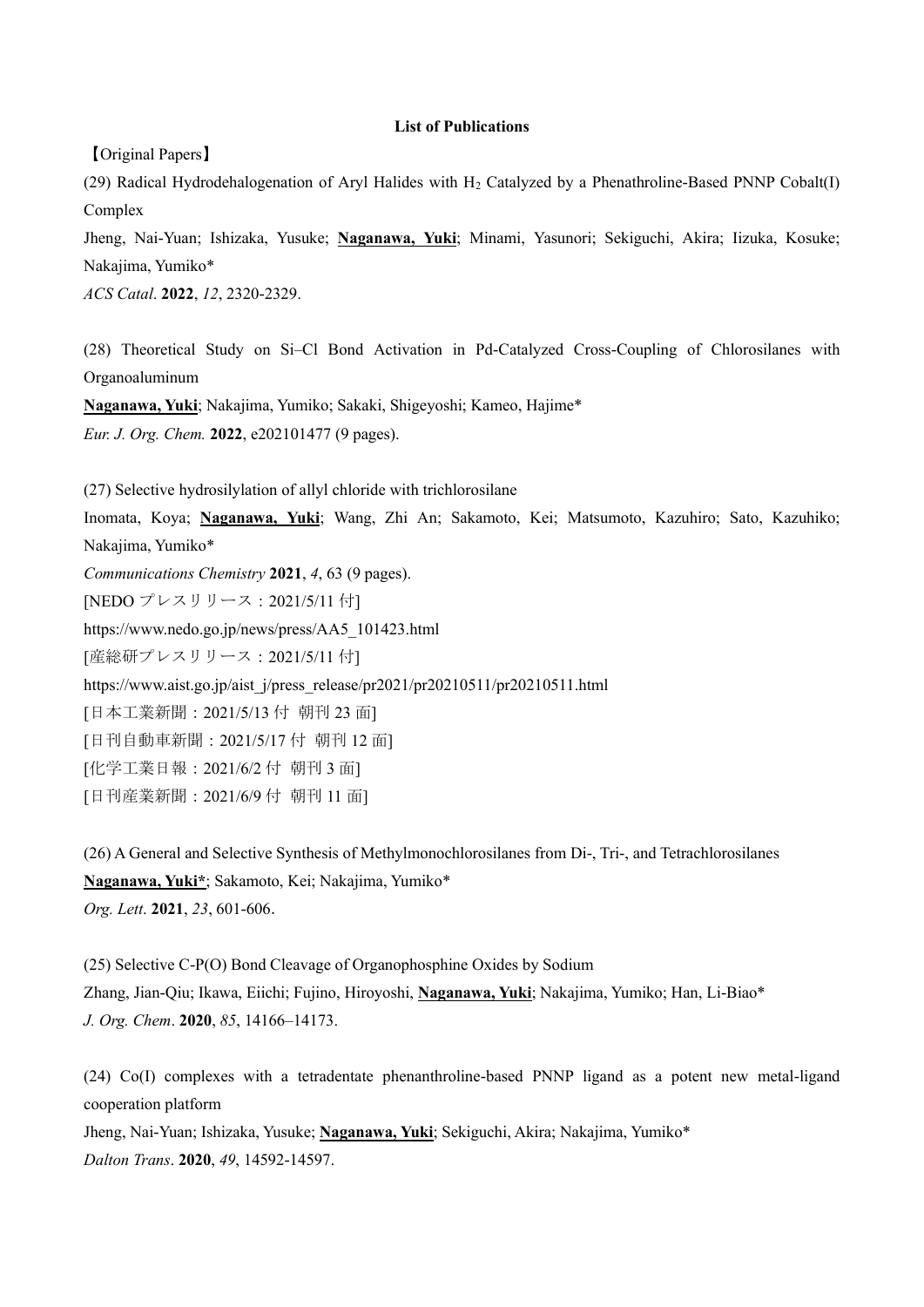(23) Polypropylene-Based Nanocomposite with Enhanced Aging Stability by Surface Grafting of Silica Nanofiller with a Silane Coupling Agent Containing an Antioxidant Watanabe, Ryota\*; Sugahara, Aki; Hagihara, Hideaki; Sakamoto, Kei; Nakajima, Yumiko; **Naganawa, Yuki**\* *ACS Omega* **2020**, *5*, 12431–12439.

(22) Ruthenium-catalyzed selective hydrosilylation reaction of allyl-functionalized PEG derivatives Inomata, Koya; **Naganawa, Yuki**; Guo, Haiqing; Sato, Kazuhiko; Nakajima, Yumiko\* *Tetrahedron Lett*. **2019**, *60*, 151086 (4 pages).

(21) Structural exploration of rhodium catalysts and their kinetic studies for efficient parahydrogen-induced polarization by side arm hydrogenation Itoda, Marino; **Naganawa, Yuki\***; Ito, Makoto; Nonaka, Hiroshi; Sando, Shinsuke\* *RSC Advances* **2019**, *9*, 18183-18190.

(20) Nickel-Catalyzed Selective Cross-Coupling of Chlorosilanes with Organoaluminum Reagents **Naganawa, Yuki\***; Guo, Haiqing; Sakamoto, Kei; Nakajima, Yumiko\* *ChemCatChem* **2019**, *11*, 3756-3759. [Selected as Cover Picture]

(19) Heterogeneous hydrosilylation reaction catalysed by platinum complexes immobilized on bipyridine-periodic mesoporous organosilicas

**Naganawa, Yuki**; Maegawa, Yoshifumi; Guo, Haiqing; Gholap, Sandeep Suryabhan; Tanaka, Shinji; Sato, Kazuhiko; Inagaki, Shinji\*; Nakajima, Yumiko\* *Dalton Trans*. **2019**, *48*, 5534-5540. [Selected as Inside Front Cover]

(18) Direct Silyl-Heck Reaction of Chlorosilanes Matsumoto, Kazuhiro; Huang, Jiadi; **Naganawa, Yuki**; Guo, Haiqing; Beppu, Teruo; Sato, Kazuhiko; Shimada, Shigeru\*; Nakajima, Yumiko\* *Org. Lett*. **2018**, *20*, 2481-2484.

(17) Design of bifunctional chiral phenanthroline ligand with Lewis basic site for palladium-catalyzed asymmetric allylic substitution

**Naganawa, Yuki\***; Abe, Hiroki; Nishiyama, Hisao\* *Chem. Commun*. **2018**, *54*, 2674-2677. [Highlighted in *Synfacts* **2018**, *14*, 603.]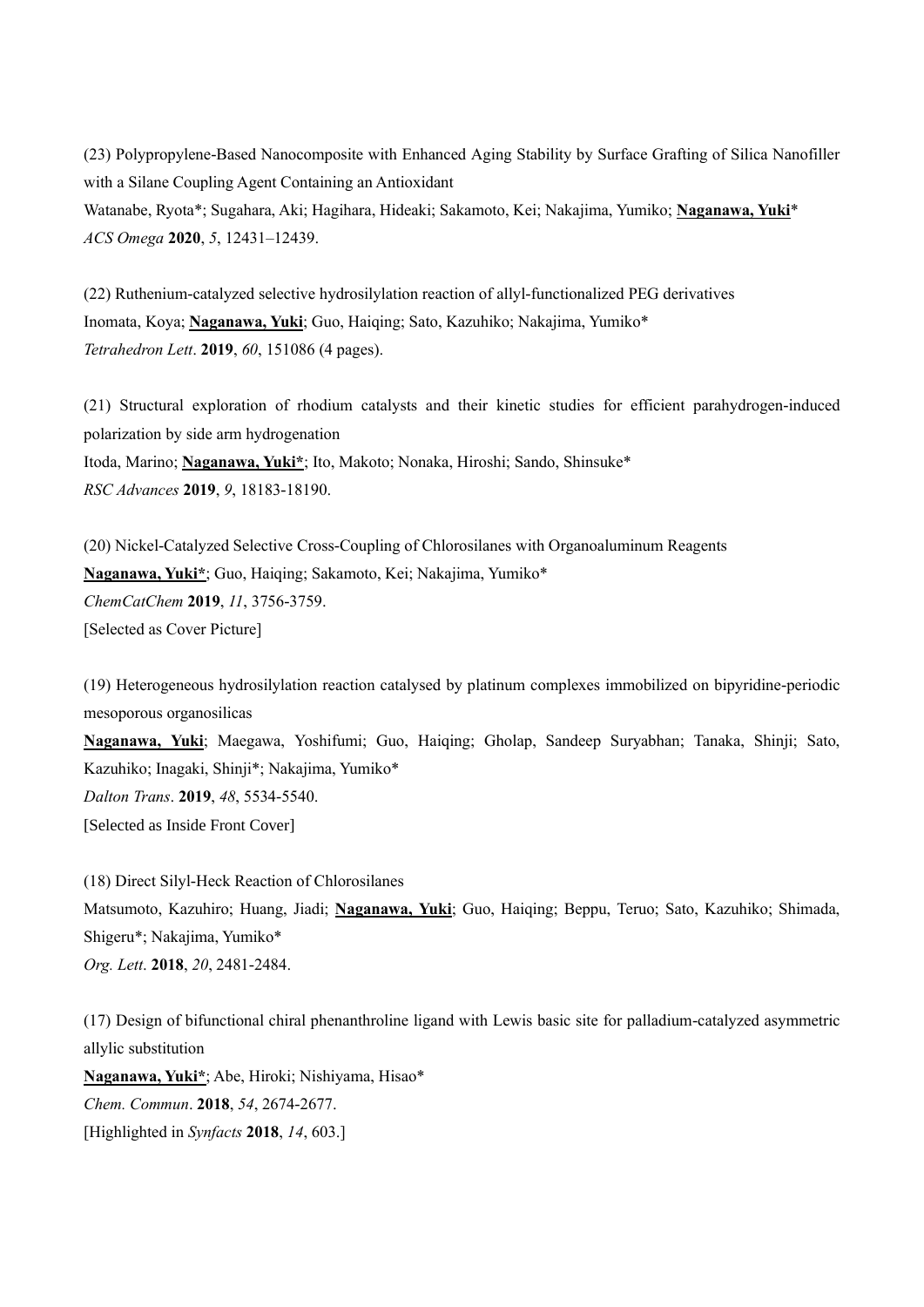(16) Asymmetric Desymmetrization of Substituted Cyclohexadienones by Rhodium-Catalyzed Conjugate Hydrosilylation and Theoretical Calculations of Its Mechanistic Aspects **Naganawa, Yuki\***; Ito, Jun-ichi; Kawagishi, Mayu; Nishiyama, Hisao\* *Synthesis* **2017**, *49*, 4448-4460.

(15) Cu(II)-catalyzed Enantioselective α-Hydroxylation and α-Chlorination of β-Ketoesters with N,N,O-Tridentate Chiral Phenanthroline Ligand **Naganawa, Yuki\***; Aoyama, Tomotaka; Kato, Keisuke; Nishiyama, Hisao\* *ChemistrySelect* **2016**, *1*, 1938-1942.

(14) Nickel(II)-catalyzed Asymmetric Michael Addition of Oxindoles with Modified N,N,O-Tridentate Chiral Phenanthroline Ligands **Naganawa, Yuki\***; Abe, Hiroki; Nishiyama, Hisao\* *Synlett* **2016**, *27*, 1973-1978.

(13) Asymmetric Induction at Remote Quaternary Centers of Cyclohexadienones by Rhodium-Catalyzed Co njugate Hydrosilylation **Naganawa, Yuki\***; Kawagishi, Mayu; Ito, Jun-ichi; Nishiyama, Hisao\* *Angew. Chem. Int. Ed*. **2016**, *55*, 6873-6876. *Angew. Chem*. **2016**, *128*, 6987-6990. [Highlighted in *Synfacts* **2016**, *12*, 820.]

(12) Cu(II)-catalyzed enantioselective oxygen atom transfer from oxaziridine to oxindole derivatives with chiral phenanthroline

**Naganawa, Yuki\***; Aoyama, Tomotaka; Nishiyama, Hisao\* *Org. Biomol. Chem.* **2015**, *13*, 11499-11506. [Selected as Hot Article] [Highlighted in *Synfacts* **2015**, *11*, 1276.]

(11) Zinc-catalyzed Enantioselective Electrophilic Amination of  $\beta$ -Ketocarbonyl Compounds with Axially Chiral Phenanthroline Ligands

**Naganawa, Yuki**\*; Komatsu, Hiroyuki; Nishiyama, Hisao\* *Chem. Lett*. **2015**, *44*, 1652-1654.

(10) Construction of a Chiral Silicon Center by Rhodium-Catalyzed Enantioselective Intramolecular Hydrosilylation

**Naganawa, Yuki**\*; Namba, Tomoya; Kawagishi, Mayu; Nishiyama, Hisao\* *Chem. Eur. J*. **2015**, *21*, 9319-9322.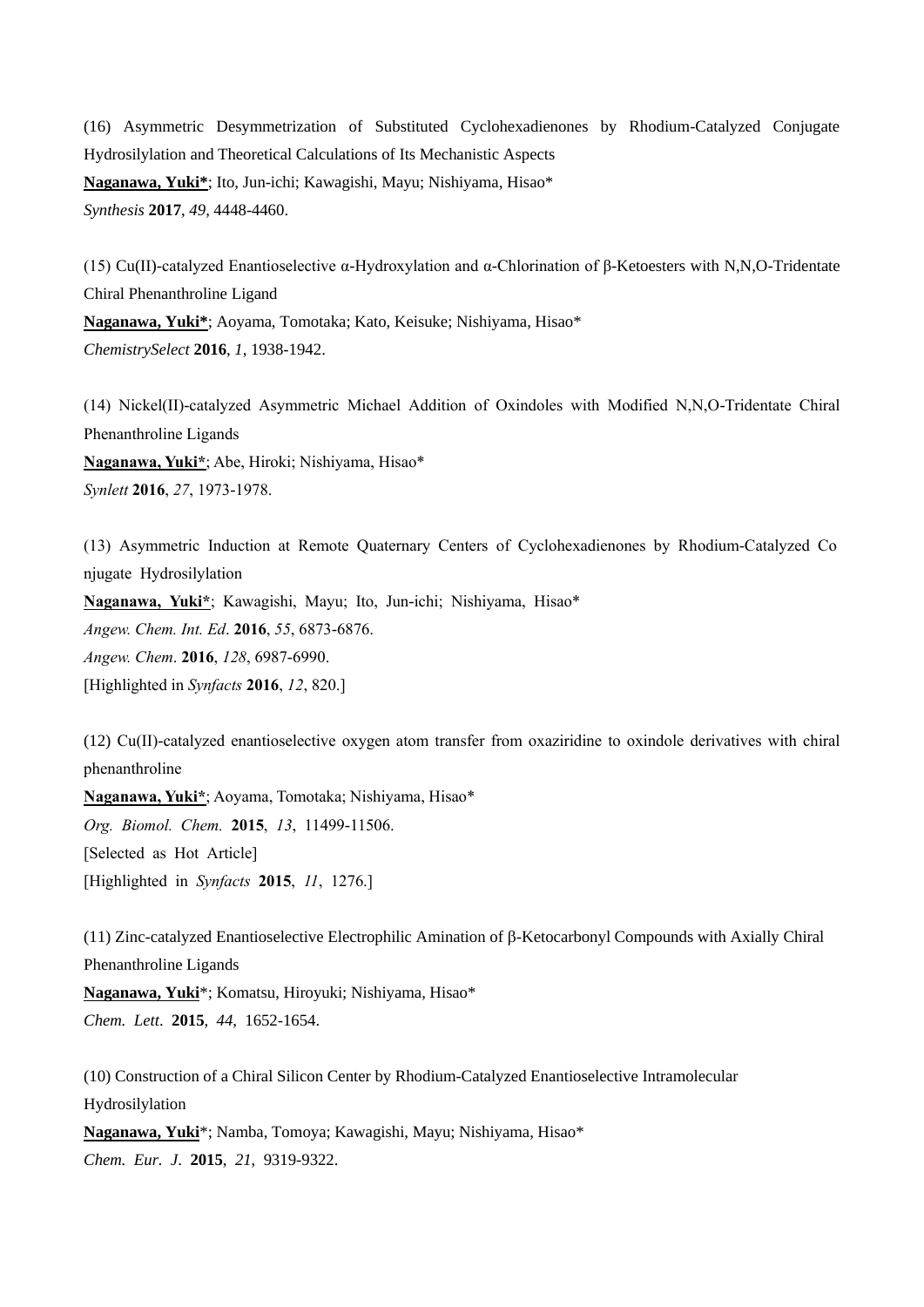(9) Asymmetric synthesis of optically active 3-amino-1,2-diols from N-acyl-protected allylamines via catalytic diboration with Rh[bis(oxazolinyl)phenyl] catalysts

Toribatake, Kenji; Miyata, Suguru; **Naganawa, Yuki**; Nishiyama, Hisao\*

*Tetrahedron* **2015**, *71*, 3203-3208.

(8) Design of novel chiral N,N,O-tridentate phenanthroline ligands and their application to enantioselective addition of organozinc reagents to aldehydes **Naganawa, Yuki**\*; Namba, Tomoya; Aoyama, Tomotaka; Shoji, Kentaro; Nishiyama, Hisao\* *Chem. Commun.* **2014**, *50*, 13224-13227. [Selected as Inside Back Cover]

(7) Desymmetrizing Asymmetric Ring Expansion of Cyclohexanones with α-Diazoacetates Catalyzed by Chiral Aluminum Lewis Acid Hashimoto, Takuya; **Naganawa, Yuki**; Maruoka, Keiji\* *J. Am. Chem. Soc*. **2011**, *133*, 8834-8837. [Highlighted in *Synfacts* **2010**, 1265.]

(6) Desymmetrizing asymmetric ring expansion: stereoselective synthesis of 7-membered cyclic  $\beta$ -keto carbonyl compounds with an  $\alpha$ -hydrogen Hashimoto, Takuya; **Naganawa, Yuki**; Maruoka, Keiji\* *Chem. Commun.* **2010**, *46*, 6810-6812. [Highlighted in *Synfacts* **2010**, 1265.]

(5) Stereoselective Synthesis of  $\alpha$ -Alkyl- $\beta$ -keto Imides via Asymmetric Redox C-C Bond Formation between  $\alpha$ -Alkyl- $\alpha$ -diazocarbonyl Compounds and Aldehydes Hashimoto, Takuya; Miyamoto, Hisashi; **Naganawa, Yuki**; Maruoka, Keiji\* *J. Am. Chem. Soc*. **2009**, *131*, 11280-11281. [Highlighted in *Synfacts* **2009**, 1247.]

(4) Stereoselective Construction of Seven-Membered Rings with an All-Carbon Quaternary Center by Direct Tiffeneau-Demjanov-type Ring Expansion Hashimoto, Takuya; **Naganawa, Yuki**; Maruoka, Keiji\* *J. Am. Chem. Soc*. **2009**, *131*, 6614-6617.

[Highlighted in *Synfacts* **2009**, 758.]

(3) Brønsted Acid-Catalyzed Insertion of Aryldiazoacetates to sp<sup>2</sup> Carbon−CHO Bond: Facile Construction of Chiral All-Carbon Quaternary Center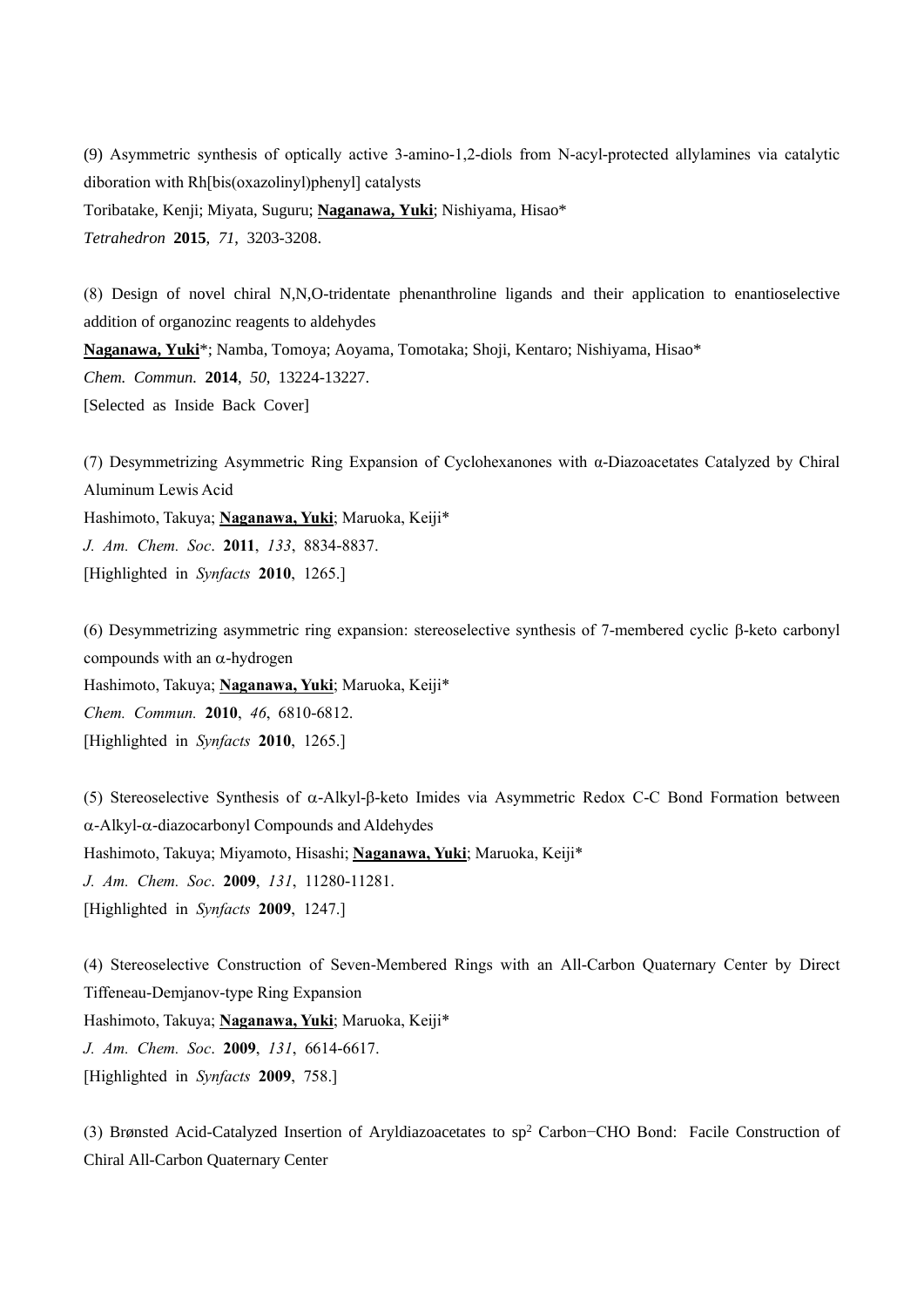Hashimoto, Takuya; **Naganawa, Yuki**; Maruoka, Keiji\* *J. Am. Chem. Soc*. **2008**, *130*, 2434-2435.

(2) Construction of stereodefined 1,1,2,2-tetrasubstituted cyclopropanes by acid catalyzed reaction of aryldiazoacetates and  $\alpha$ -substituted acroleins Hashimoto, Takuya; **Naganawa, Yuki**; Kano, Taichi; Maruoka, Keiji\* *Chem. Commun.* **2007**, 5143-5145.

(1) Design of Brønsted Acid-Assisted Chiral Brønsted Acid Catalyst Bearing a Bis(triflyl)methyl Group for a Mannich-Type Reaction Hasegawa, Aiko; **Naganawa, Yuki**; Fushimi, Makoto; Ishihara, Kazuaki\*; Yamamoto, Hisashi\* *Org. Lett*. **2006**, *8*, 3175-3178.

【Reviews, Accounts and Book Chapters】 (4) Hydrosilylation reactions of functionalized alkenes **Naganawa, Yuki**; Inomata, Koya; Sato, Kazuhiko; Nakajima, Yumiko\* *Tetrahedron Lett*. **2020**, *61*, 151513 (9 pages).

(3) Renovation of Optically Active Phenanthroline as Powerful Chiral Ligands for Versatile Asymmetric Metal Catalysis

**Naganawa, Yuki\***; Nishiyama, Hisao\* *Chem. Rec*. **2016**, *16*, 2573-2584.

(2) Organoaluminum Reagents Maruoka, Keiji; **Naganawa, Yuki** Comprehensive Organic Synthesis II Vol. 1 Knochel, P.; Molander G. A., Eds.; Elsevier: Oxford, UK, **2014**, pp 49-73.

(1) Reactions Triggered by Lewis Acidic Organoaluminum Species **Naganawa, Yuki**; Maruoka, Keiji\*

*Top. Organomet. Chem*. **2013**, *41*, 187-214.

【Other Publications】

(5) クロスカップリング反応の有機ケイ素への新展開:ハロシランの酸化的付加を鍵とする触媒的分子変 換

永縄友規、中島裕美子 化学, **2018**, *73*, 72-73.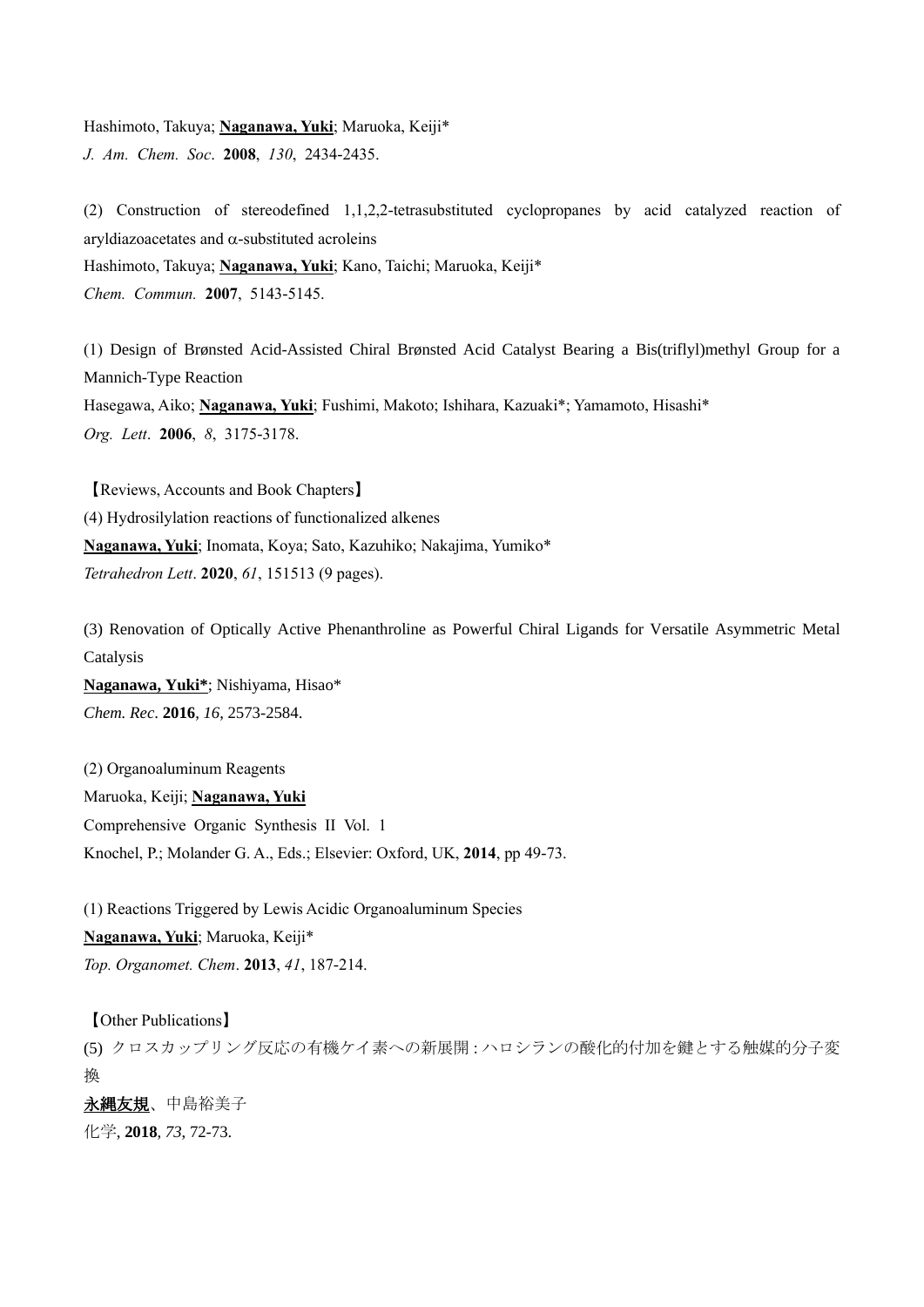(4)ホウ素は使える:触媒的不斉ジボリル化と光学活性ジオール合成 永縄友規、西山久雄 化学, **2014**, *69*, 70-71.

(3)スルホキシド不斉配位子

# 永縄友規

有機合成化学協会誌, **2014**, *72*, 70-71.

(2) 水素から電子を引っこ抜く Ni/Fe 二核錯体

# 永縄友規

*Organometallics News*, **2013**, 79.

(1) 光学活性 β-ケトカルボニル化合物の合成

# 丸岡啓二、永縄友規

使える!有機合成反応 241 実践ガイド 258 頁-259 頁, 化学同人, 2010 年 3 月刊行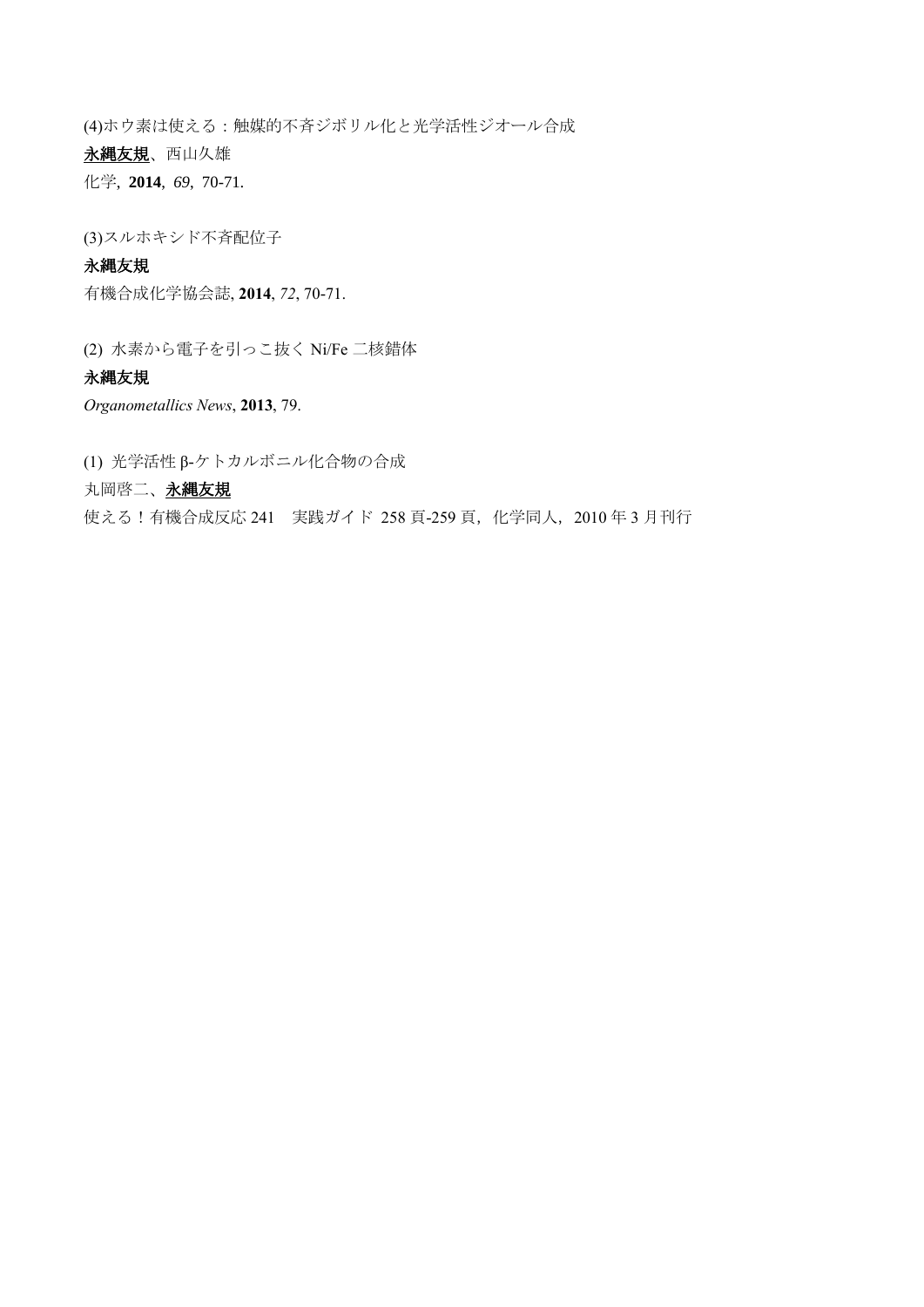#### **List of Patents**

(13) 「リン酸エステル化合物の製造方法」

永縄友規、中島裕美子、 森本和也、吉田勝、特願 2021-200533

- (12) 「ゴム組成物及びその製造方法」
- 進藤涼平、中島裕美子、永縄友規, 特願 2021-151763

(11)「ゴム組成物の製造方法」

進藤涼平、中島裕美子、永縄友規,特願 2021-151733

(10)「合成潤滑油」

谷田部哲夫、永縄友規、中島裕美子、佐藤一彦,特願 2021-082316

(9)「シランカップリング剤の製造方法」

進藤涼平、中島裕美子、永縄友規, 特願 2021-025263

(8)「ゴム組成物」

進藤涼平、中島裕美子、永縄友規, 特願 2021-025019

(7) 「ホスフィンボランを含む有機ケイ素化合物およびその製造方法」 永縄友規、佐藤一彦、中島裕美子, 特願 2020-180279

(6) 「ホスホリル化合物を含む有機ケイ素化合物およびその製造方法」 永縄友規、佐藤一彦、中島裕美子, 特願 2020-180261

(5) 「リン酸エステルの製造法」

永縄友規、中島裕美子, 特願 2020-041821

(4) 「高耐久性ポリプロピレン系樹脂組成物」 渡邉亮太、萩原英昭、**永縄友規**、中島裕美子, 特願 2020-008017

(3) 「化合物、及び、化合物の製造方法」 網野直也、田邊祐介、中島裕美子、永<u>縄友規</u>, 特願 2019-223141、特開 2021-091632

(2) 「アリルエーテル化合物のヒドロシリル化による有機ケイ素化合物の製造方法」 猪股航也、永縄友規、佐藤一彦、中島裕美子, 特願 2019-127159、特開 2021-011456

(1) 「二座ホスフィン配位子を有するロジウム錯体及びその製造方法、並びに二座ホスフィン配位子を有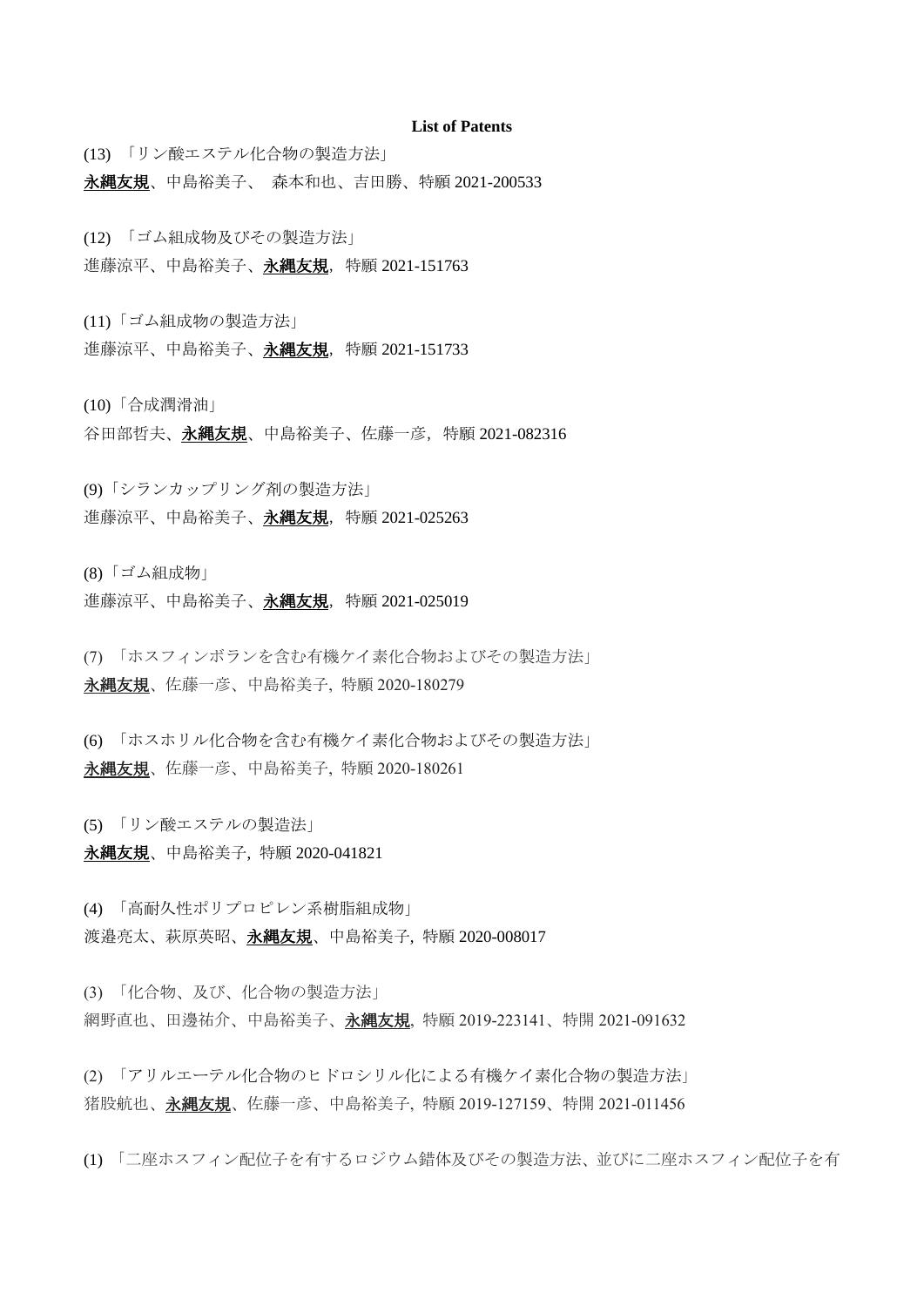するロジウム錯体を用いるハロゲン化アリルのヒドロシリル化」 猪股航也、永縄友規、佐藤一彦、中島裕美子, 特願 2019-009700、特開 2020-117459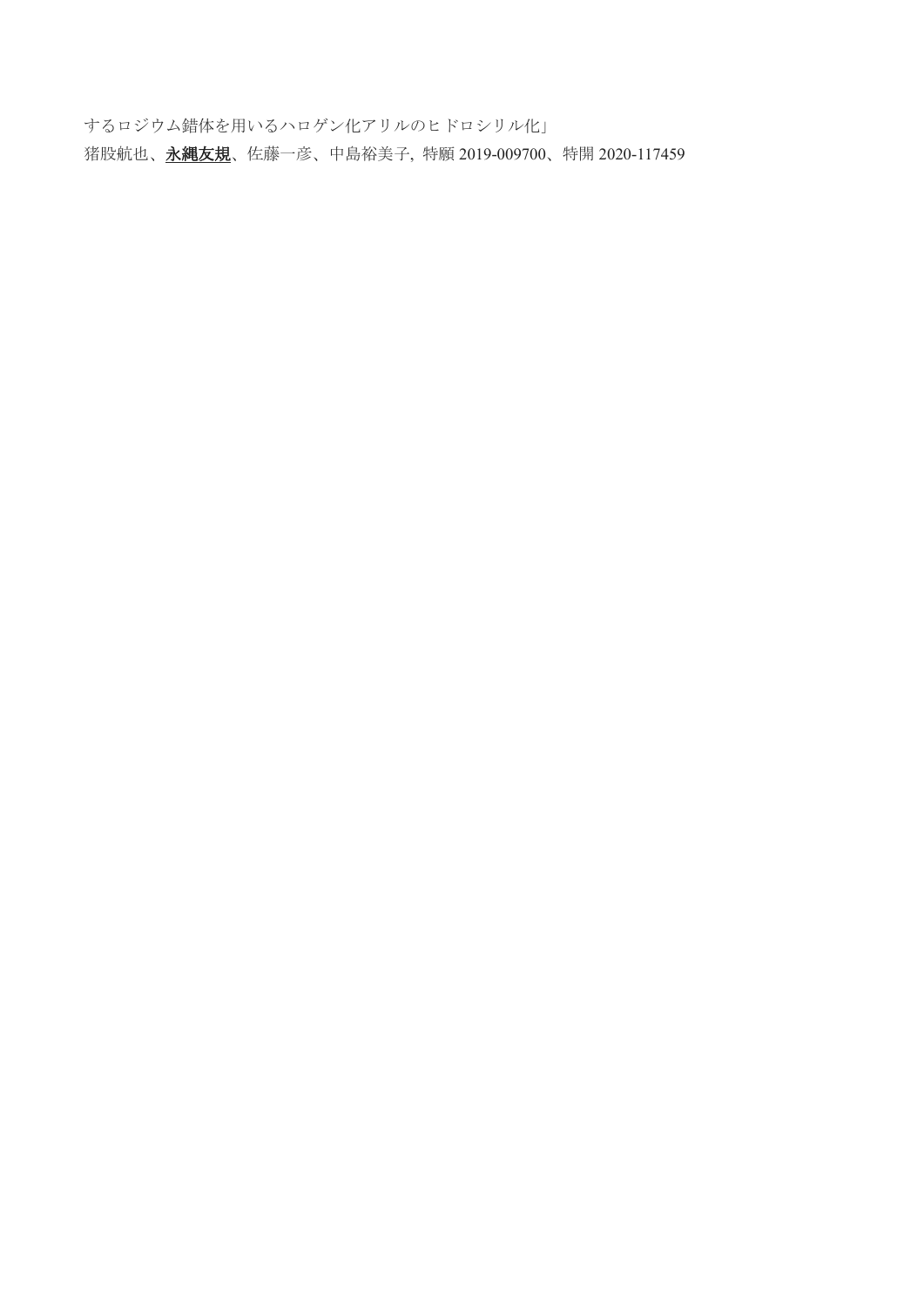### **List of Presentations**

【Invited Lectures】

#### (1) **Yuki Naganawa**

Chiral Phenanthroline Ligand for Various Metal Catalysts

1<sup>st</sup> Sino-Japan International Exchange and Cooperation Forum on Organic Chemistry; Guangdong; University of Technology; Guangdong; China; 2015; November

#### (2) **Yuki Naganawa**

Design of Axially Chiral Phenanthroline Ligands for Enantioselective C-H Functionalization Pacifichem 2015; **ORGN 2696**; Hilton Hawaiian Village; Honolulu; Hawaii; USA; 2015; December

# (3) 永縄友規

「力量ある新規フェナントロリン不斉配位子を利用する金属触媒反応の多角的研究」 平成28年度 有機合成化学協会東海支部 若手研究者のためのセミナー; 三重大学、2016年7月21日

### (4) **Yuki Naganawa**

Renovation of Optically Active Phenanthroline as Powerful Chiral Ligands for Versatile Asymmetric Metal Catalysis

ACP Lecture; National Chung Hsing University; Taichung; Taiwan; 2016; 20 September

#### (5) **Yuki Naganawa**

Renovation of Optically Active Phenanthroline as Powerful Chiral Ligands for Versatile Asymmetric Metal Catalysis

ACP Lecture; National Taiwan Normal University; Taipei; Taiwan; 2016; 21 September

### (6) **Yuki Naganawa**

Renovation of Optically Active Phenanthroline as Powerful Chiral Ligands for Versatile Asymmetric Metal Catalysis

ACP Lecture; Academia Sinica; Taipei; Taiwan; 2016; 22 September

# (7) 永縄友規

「ロジウム触媒による不飽和結合の還元を利用する不斉非対称化反応の開発」

2nd Joint Workshop on Chirality in Chiba University (WCCU) and Soft Molecule Activation (SMA); 千葉大学、 2016年12月19日

### (8) 永縄友規

「ロジウム触媒によるC=C結合の還元反応:不吝合成から超偏極へ」 依頼講演; 広島大学、2017 年 7 月 31 日